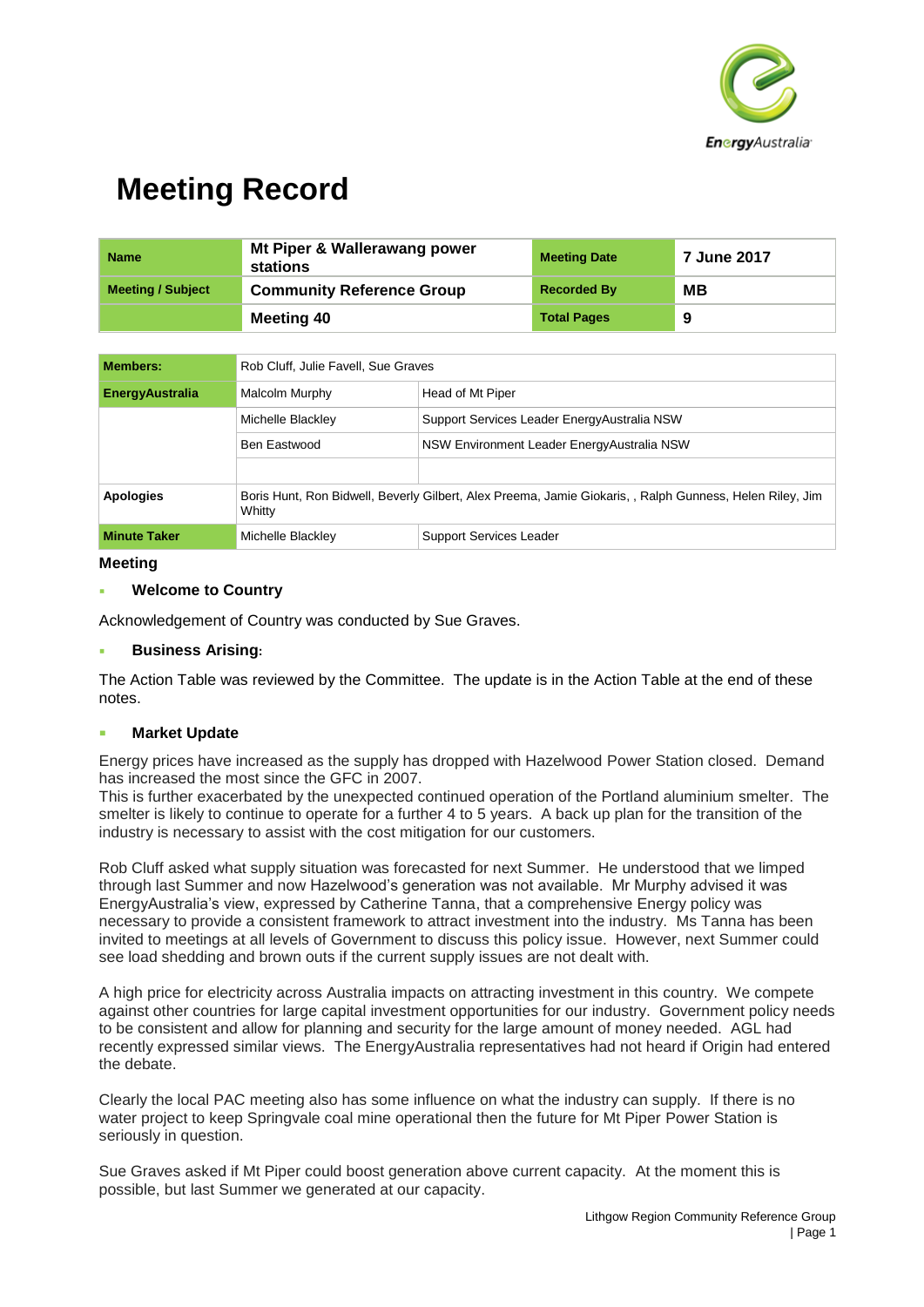

## **Operational Update**

## Mt Piper

Both units are currently in service and operating reliably.

The outage for the brine concentrator at Mt Piper is about to begin.

The new transformer is on site and prepared for storage as a strategic spare. This would have costed around \$2M to \$3M for Toshiba. The Committee were reminded that this transformer replaced the one that had been damaged before acceptance of delivery.

Planning is in progress for the Unit 2 Outage to start in September and last for 7 weeks.

Work packages include the turbine maintenance, air heater improvements, upgrade of the digital control system and other electrical controls. Similar work was successfully completed last year on Unit 1, which has increased the operational efficiency from 640 MW to 700MW. Performance drops over the age of the unit and this leads to planned outages to maintain the major plant to improve operations. These planned outages are part of the normal maintenance process of a power station.

#### Wallerawang Repurposing Project

EnergyAustralia are continuing to work with the 4 proponents for the repurposing projects. This process will take quite some time. The proposals cover manufacturing, transport and recycling activities. As we have expressed before, these projects are highly commercial in confidence and little can be advised at the moment. When any information can be provided to the public we will advise this Committee. There are memorandums of understanding agreed and they are progressing along but that is all we can say.

#### Wallerawang DDR

EnergyAustralia has revised the strip out plan for the plant equipment at Wallerawang and this has been provided to EAA Power for their review.

The removal of Package 4 is now complete and Package 5 is going through detailed planning.

Aurecon is working on alternate power options to allow for the pumping of ash pits and continue the environmental monitoring. They are also developing demolition plans. It was explained that any new power would be a temporary supply so that EnergyAustralia and its contractors can continue to dismantle the plant for potential sale. The plant is older technology and is not reusable in other industries. We will recycle what we can including steel, copper, oil, chemicals to minimise the waste streams.

Asbestos assessments are being progressed on site with a full-time assessor inspecting work locations in advance of the work teams.

Deconstruction of Unit 7 Cooling Towers is now completed. A time lapse video is available and will be distributed generally when it becomes available. The towers needed to be deconstructed as they presented safety issues due to partial collapse of one and the ongoing fire risk.

Hydrogeological surveys are in progress to inform the future rehabilitation work and advise us on the structural integrity of our ash dams.

Any enquiries can be made through 6354 8111 or [community@energyaustraliansw.com.au.](mailto:community@energyaustraliansw.com.au)

The committee asked what would happen if the repurposing projects did not go ahead. They were advised that the demolition of the site would go ahead and potentially end in 2018 to 2019. Wallerawang Power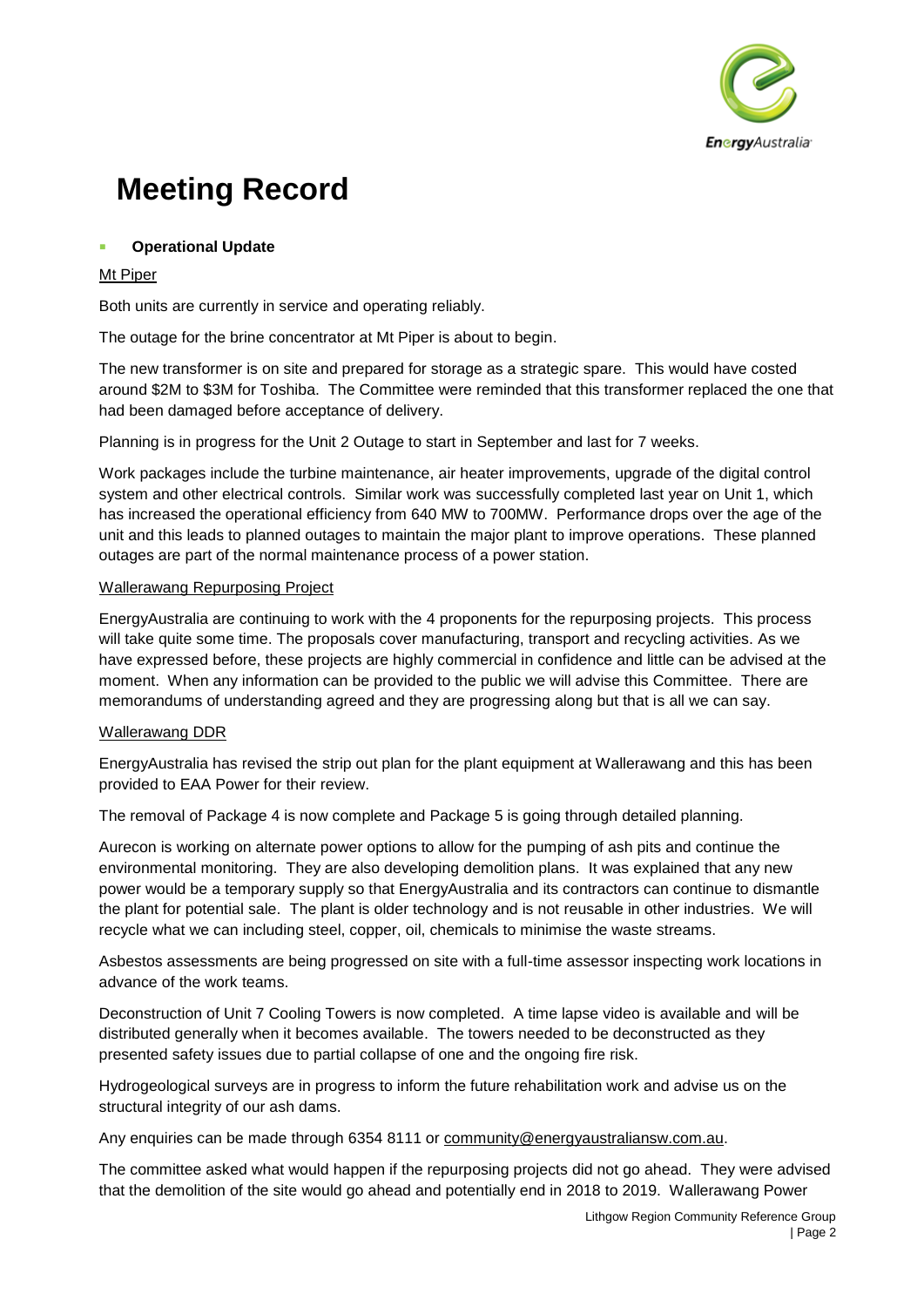

Station would not be generating again. The project is co-ordinating between full demolition and the repurposing proposals. The Committee did ask about the reuse of Unit 8 last meeting but could the dry coal storage area be used as a Rugby League field there is plenty of space under cover.

**ACTION:** Assess the feasibility that a Rugby League field would fit under the cover of the dry coal storage area.

**ACTION:** EnergyAustralia should provide more media on the progress of the project for the local community. It would help with local confidence.



## **Site Safety**

The January 2017 safety statistics were shared with the Committee. We have experienced over 100 days since the serious recordable injury. It was further explained that a recordable injury is a Lost Time or disabling injury. The number of hazards identified is a positive indicator as they are recognised before an incident can occur.

#### Infrasound Investigation

The Committee were advised that EnergyAustralia has contacted the complainants to organise further meetings.

We are seeking agreement over the proposed methodology for ongoing studies and monitoring of the issue. Any future studies would be based on advice from specialist noise consultants and may involve monitoring at the complainant's properties. This process can be relatively intrusive as the monitor would be located within their home and diary entries may be required to be completed by the complainant. EnergyAustralia will continue to co-ordinate any future studies with the residents concerned and will report back to the next committee meeting.

EnergyAustralia will continue to formally respond to any questions raised by either complainant.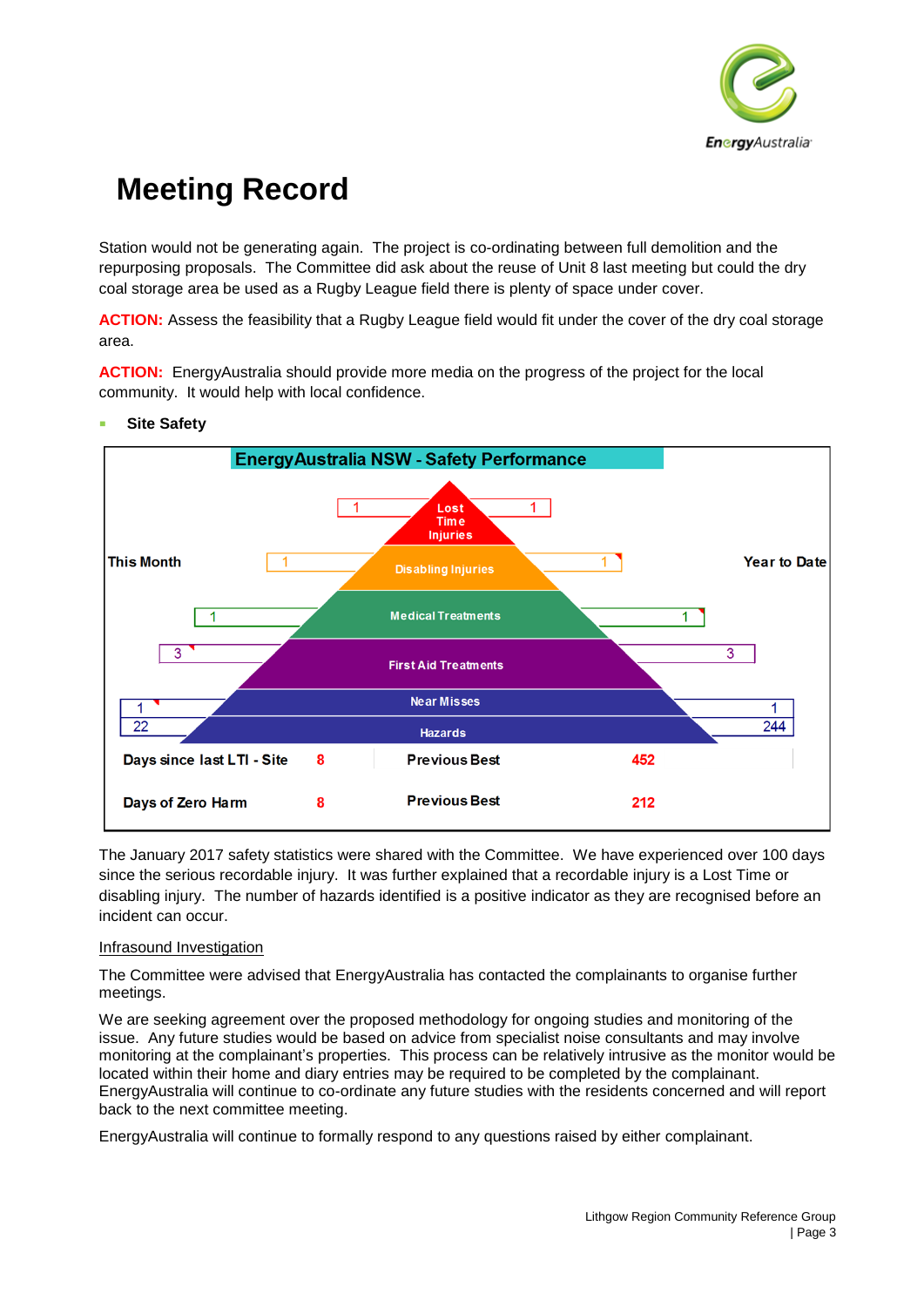

## **Rail Unloader**

There has been no change with the status of the Pipers Flat rail unloader site with environmental monitoring continuing. The agistment lease is no longer in place. EnergyAustralia are continuing to assess our options.

The unloader would necessitate upgrade to the rail line and its bridges which is currently shut down in parts. The line could then become available for general usage and other businesses could come to the area because of the improved transport hub.

The local mines could be impacted by this proposed project. EnergyAustralia can only pay so much for its fuel. Centennial and EnergyAustralia work well together but ultimately Mt Piper is of benefit to the local community and generates approximately 15% of the national electricity market.

## **Water Management**

Oberon Dam's level has decreased to 90.63%, a decrease of 7 percentage points. Our Total Active Storage has also increased by 1% to 92.8% with:

- Lake Lyell at 90.3%,
- Lake Wallace at 104.7% and spilling,
- Thompsons Creek Dam at 94.8%.

No Algal Alerts apply across our storage dams. The Water Treatment project will stop the power stations use of the water out of both the Coxs and Fish rivers.

#### **Lamberts North**

- Ash Placement Volume
	- o March to May was 111,178 tonne,
	- o Will continue through to August 2017.
- No complaints have been received.
- No incidents recorded,
- No non-compliances have been experienced,
- 2016-17 Annual Environment Management Report development to commence in September,
- An industrial noise survey was complete last month.

A biodiversity offset area is required to offset the disturbance created by the Lamberts North ash placement project. A 5 hectare area at Thompsons Creek Dam was identified as being suitable as a biodiversity offset area. The future conservation of the area is to be secured in perpetuity using the NSW State Government bio-banking arrangements. The area will be fenced to stop cattle accessing the site and will require supplementary tree planting. EnergyAustralia are currently seeking quotes for this work to be completed. The tree planting is planned for Spring 2017 and local providence species will be used.

The Committee asked for an explanation of bio-banking. Mr Eastwood advised that it was developed by the NSW State Government as a tool to quantify the ecological impacts of proposed projects and determine the level of compensation (offset) required. For example for every hectare that a particular project will disturb, the bio-banking methodology is applied to determine how much offset area is required, this may be in the order of 3 to 4 hectares of land being set aside for conservation purposes. Biodiversity offset areas are required to be protected under a voluntary conservation agreement or similar type arrangement.

Julie Favell advised that the Red Stem Wattle should be planted first to provide Nitrogen to the soil.

**ACTION:** Provide the number of plants to be planted in the area. Can the community nursery be used to provide the tube stock?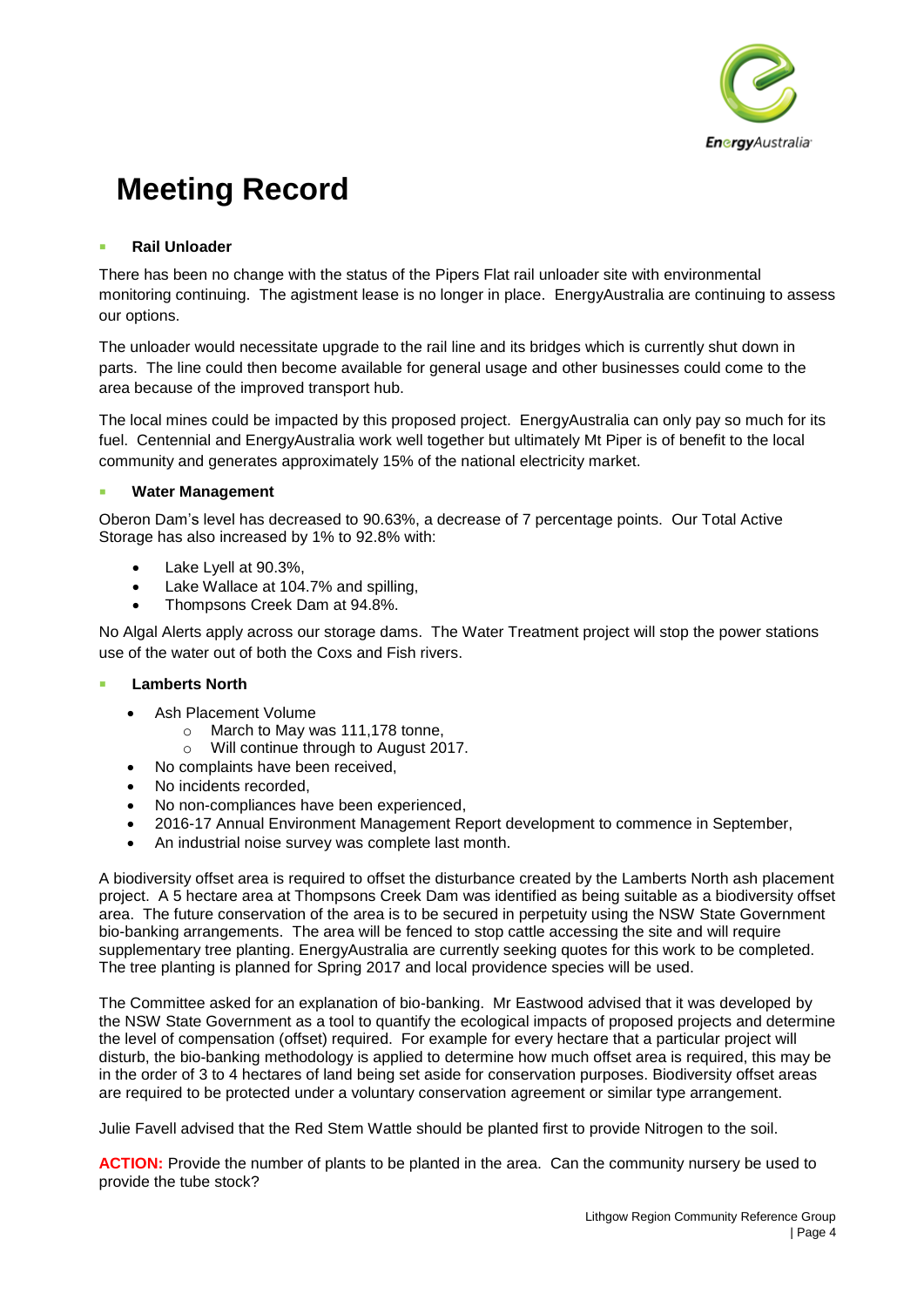

#### ▪ **Joint EnergyAustralia NSW/Centennial Water Project**

Tenders have been submitted and the detailed evaluation is currently underway across technical, financial, legal and commercial data. Interactive sessions with the tenderers are being facilitated to ensure a consistent evaluation.

The PAC determination is expected next week. The project risk assessment is being reviewed tomorrow now that tender designs are known. Work continues on the appropriate methodology to manage the waste stream. This is occurring in conjunction with the tender assessment.

EnergyAustralia staff attended and spoke at the meeting and were speaking from their personal point of view. Sue Graves attended the meeting and she opined that the meeting was very positive. Julie Favell thought that ceasing to use the local natural water was a positive move and enhanced its use for recreation. Centennial, she believes, makes good profits from the area and they should look after it better. Centennial's LDP 6 is not included in the project and it is the worst in the area at 5000 plus microsiemens.

Springvale's water is at 1200 microsiemens so its discharge being removed from the local water is a really good start. EnergyAustralia will use 20 megalitres a day of Springvale's water and purify it.

Rob Cluff agreed that it was a win/win. Someone at the meeting asked about moving the water with trucks but this is just not possible. He understands that Wyong Council is looking into using treated mine water from the Newstands colliery.

Malcolm Murphy was pleased with the amount of community support. Rob Cluff stated that it was the biggest meeting with the biggest number of speakers that he had attended in the local area. It appeared that only three or four speakers were against the project. He was disappointed that 400 form letters were counted when it was clear that they were copies just signed by someone who may not even represent the local area. He believed that the PAC meetings cost businesses a lot of money.

#### ▪ **Community Engagement**

Mrs Blackley advised the Committee that EnergyAustralia conducted a letter box drop in April. EnergyAustralia were attempting to gather contact details of anyone wanting to be contacted if Mt Piper were to experience an onsite emergency. We also offered to contact those community members interested in our various projects:

- Water Treatment Project
- Wallerawang DDR
- Wallerawang Repurposing
- **Energy Recovery Project**

Unfortunately this got confused with a scam that was occurring at the same time and many locals did not respond in fear that their details would be misused. The members were assured that any personal details of community members would be secure and privacy would be respected.

#### **Community Grants Program 2017**

The first round of the 2017 Community Grants applications have been received and the information will be sent out to all the members to advise EnergyAustralia of their preferred funding requests.

\$30,000 is available to be shared among the successful candidates. The next round for a further \$30,000 will be advertised in July. The August meeting of this Committee will consider those applications.

A list of the funding proposals was presented to the committee for consideration. The committee was advised due to unforeseen circumstances that the Portland Colts Rugby League Club's successful funding application had not been paid until 2017 and was therefore taken from this round of funding. The remaining \$29,000 was available to be shared.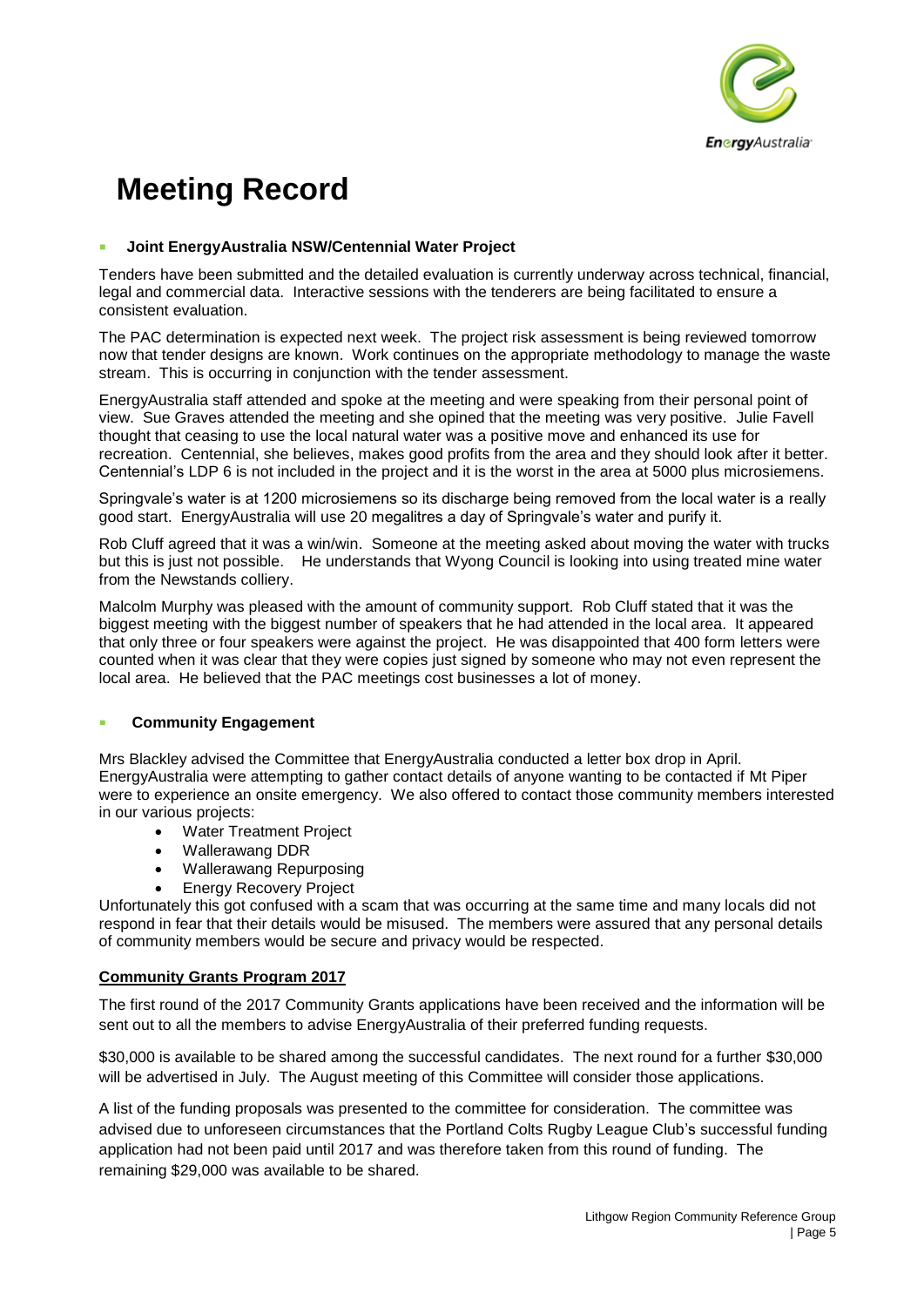

| <b>Applicant</b>                             | <b>Use</b>                                                          |  |
|----------------------------------------------|---------------------------------------------------------------------|--|
| Portland Colts (Round 1 2016)                | Funds paid through Corporate and ran into 2017 financial<br>period  |  |
| Lithgow City Tennis Club                     | Upgrade Undercover Seating Area                                     |  |
| Catholic Care Social Services                | Assist with costs of the Recover Wellbeing Group                    |  |
| Lithgow Tidy Towns                           | Laneway Art Project Lithgow CBD                                     |  |
| Wallerawang/Lidsdale Progress<br>Association | Pyrotechnic Display at New Year's Eve Celebration - Lake<br>Wallace |  |
| Lithgow Library Homework Zone                | Creation of Tech Lab for Adults and Young Children at<br>Library    |  |
| Barton Park Arboretum                        | Funding for 10 Year Celebration at Arboretum                        |  |

Sue Graves and Rob Cluff advised the committee of potential for conflict of interests relating to Lithgow Tidy Towns and the Wallerawang/Lidsdale Progress Association respectively. These concerns were ntoed. The committee had some discussion about the applications but due to the low attendance it was thought best to send information about the applications to all the committee members seeking their feedback.

**ACTION:** Michelle Blackley to send application information to the committee members.

### **Power to Engineering Support**

The project aims to encourage regional high school students to participate in iSTEM subjects on offer within their school curriculum. It supports tertiary pathways by connecting local schools, university students and industry.

In 2017 EnergyAustralia will support two events, one in Lithgow and one in Wollongong. The programme provides opportunities to explore, experience and understand engineering careers and applications. This first event is planned for 31 July at Lithgow. Further details will be communicated to the local schools to get their cohort involved.

#### **University of Western Sydney Partnership**

EnergyAustralia and the university are working to develop this partnership with discussions in the early stages. We wish to provide local students with practical work experience to enhance their employability. The pilot programme aims to engage 6 students to work on the refurbishment of the Energy Expo.

The work experience will be offered in different fields such as IT, Education, Graphic Design, Communications and Electrical Engineering. We are hoping to start the programme early 2018.

#### **Redback Technologies**

This project was announced in 2016 by EnergyAustralia who formed a \$9.3M partnership with a solar inverter system developer – Redback Technologies.

The Redback Smart Hybrid Solar Inverter system combines a smart solar inverter, battery enclosure and intelligent energy management software. The system helps customers manage the efficient use and consumption of energy in their homes and businesses.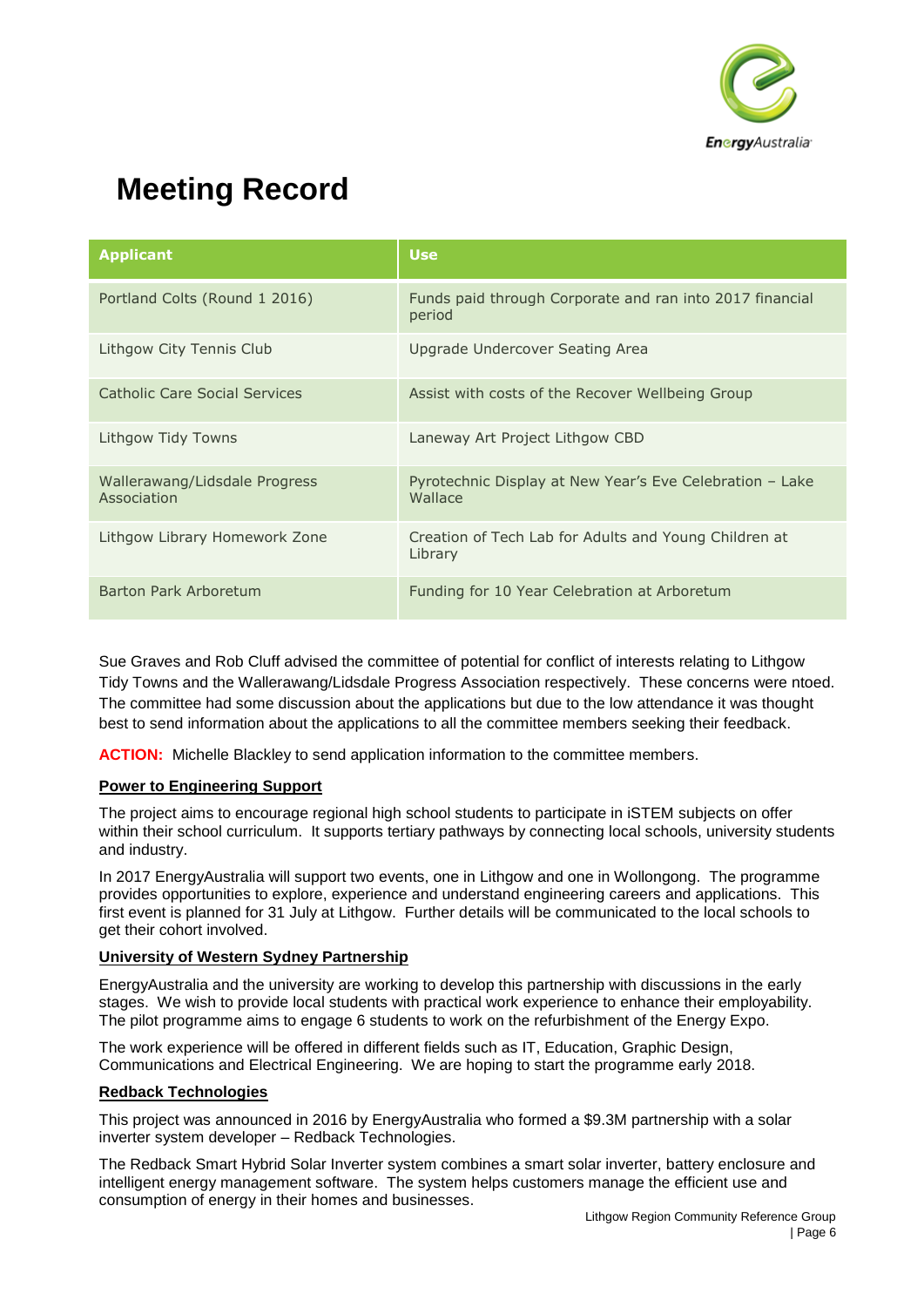

The users are informed on how they can use, save and sell their solar energy, reduce their carbon emissions and manage their system through their smart phones. Servicing of the Redback installations is another avenue for EnergyAustralia to provide services to their customers. More information can be found on Redback's website.

## **Merging of Community Consultation Committees**

The merging of the Mt Piper/Wallerawang Community Reference Group and the Pinedale Community Consultative Committee has been approved by the Dept. of Planning just in the last week. We are awaiting the placement of the Chair to begin the applications for the membership of this new Committee. With the requirements for advertising of these positions we believe the selection and approval will take some time.

We are now hopeful that the new Committee will be in place by the November 2017 meeting. Once again the members were encouraged to apply for the new Committee. We will advise as soon as possible with direct contact to all sitting members of the current Committees.

## **Energy Recovery Project**

The committee were informed that the feasibility study for this project is underway. This study is expected to take about 16 months to complete.

If the project is approved it will be the first time RDF has been used at an Australian power station. It will assist Mt Piper to improve its efficiency.

The proposed RDF material for Mt Piper is made from selected materials including non-recyclable paper, plastics and disused linen. RDF is a sustainable energy source as it uses materials that would otherwise go to landfill and create high levels of methane.

Overall carbon emissions are lower for RDF than for coal. The Australian Clean Energy Regulator classifies RDF as a zero-emissions technology.

Any Development Application for this project will involve a thorough assessment of any environmental impacts including:

- Strategic and statutory context,
- Air quality and odour,
- Human health risk,
- Waste management,
- Soils and water,
- Traffic and transport,
- Noise and vibration,
- Biosecurity.
- Hazards and risk,
- Visual,
- Greenhouse gas and energy efficiency,
- Flora and fauna,
- Aboriginal and non-aboriginal cultural heritage,
- Bushfire risk.
- Contributions.

The EIS is planned to commence later this year including extensive stakeholder consultation. The local community will be a substantial part of this consultation.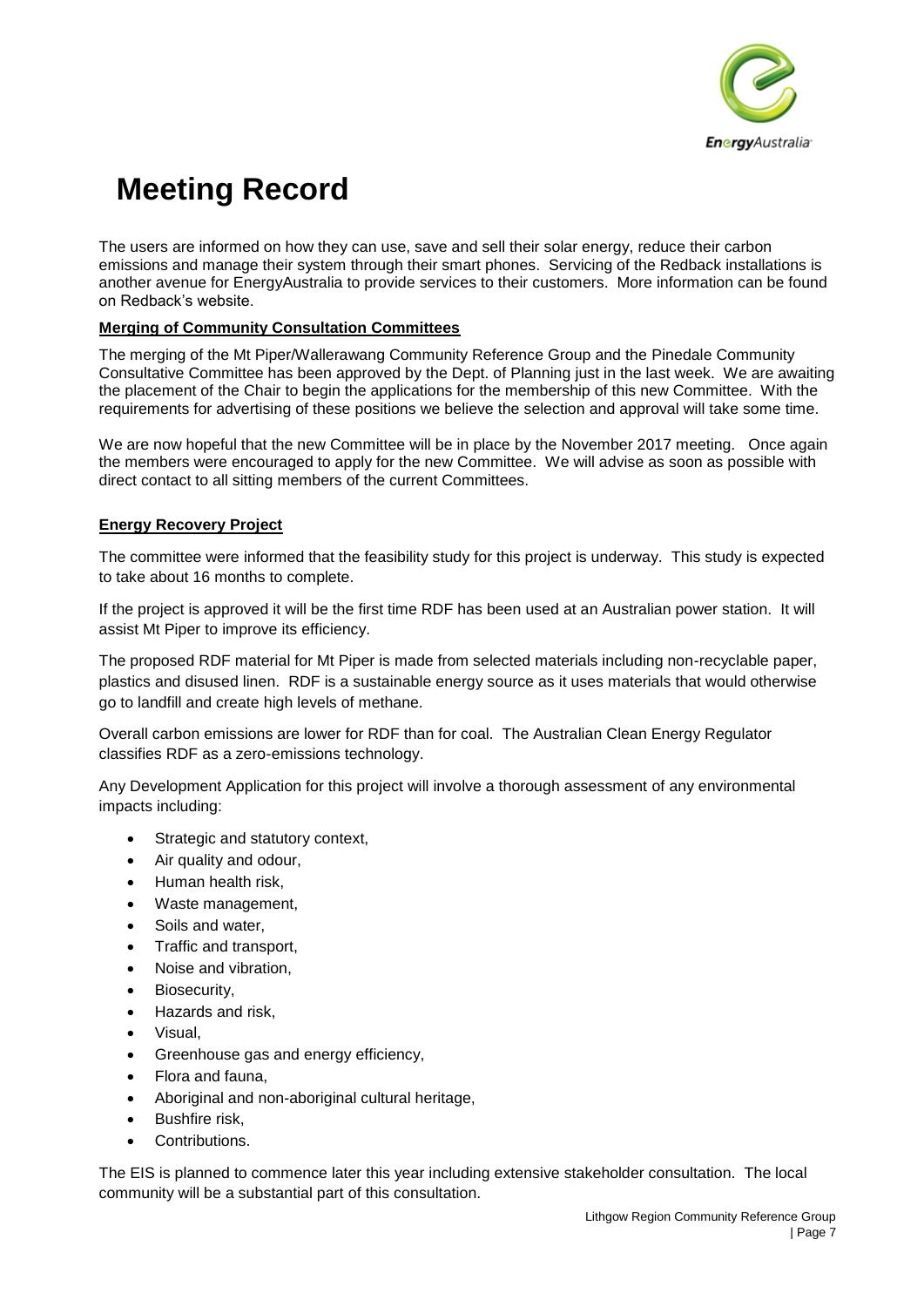

Mt Piper could commence using RDF in 2019 if the project was approved. Local economic benefits would be 120 construction jobs and \$3.7M per annum boost from purchasing goods and services for the installation.

A feasibility study is currently being undertaken and is due to be completed in mid-2017. This study will assess impacts and gather feedback from stakeholders including the local community. If a decision is made to progress this project, further community consultation will take place before final plans are submitted for approval.

## ▪ **General Business**

Julie Favell brought up the recent local meeting of the Blue Mountains Renewable Energy Conservation Cooperative. This meeting discussed how a preschool at Winmalee paid for solar panels.

ACTION: Michelle Blackley to provide the contact details of Redback Technologies to Julie Favell.

Julie Favell asked if it was possible to train local EnergyAustralia staff in the engineering involved in alternate energy supply. It seemed likely that the local staff would already know 70% to 80% of what was needed. This way the industry could transition into renewables more smoothly with employment maintained for those currently in the industry. She was advised that once the initial installation of renewables was achieved there was little maintenance and what was involved was not the same as for a coal fired power station. Ms Favell pressed that with automation how can the area attract other industry that will employ local workers. Port Kembla did achieve this through the installation of local wind farms.

Malcolm Murphy advised that EnergyAustralia provides opportunities for staff to rotate to different sites at peak times to learn about different generation methods. The high-end skills of workers in power stations translates quite well to other industries and is a good base for employment. The issue of transition is bigger than EnergyAustralia. The transition needs to occur across the market and provide funds for transition to Lithgow.

Sue Graves advised that the Lithgow City Council were concerned about the Energy Recovery project's impact on the coal industry and wanted to discuss it further. She asked if EnergyAustralia had been contacted yet about the proposed discussion. We advised that we had already spoken to the Council representatives about the project and were unaware of these concerns. However, we were open to discuss with Centennial and the Council so that the Councillors were advised appropriately about the Energy Recovery project.

**ACTION:** EnergyAustralia offered to contact the Council to share information with them about the project.

Meeting closed at 6:40 pm.

## **Next Meeting**

The date for the next Forum meeting is Wednesday 23 August 2017.